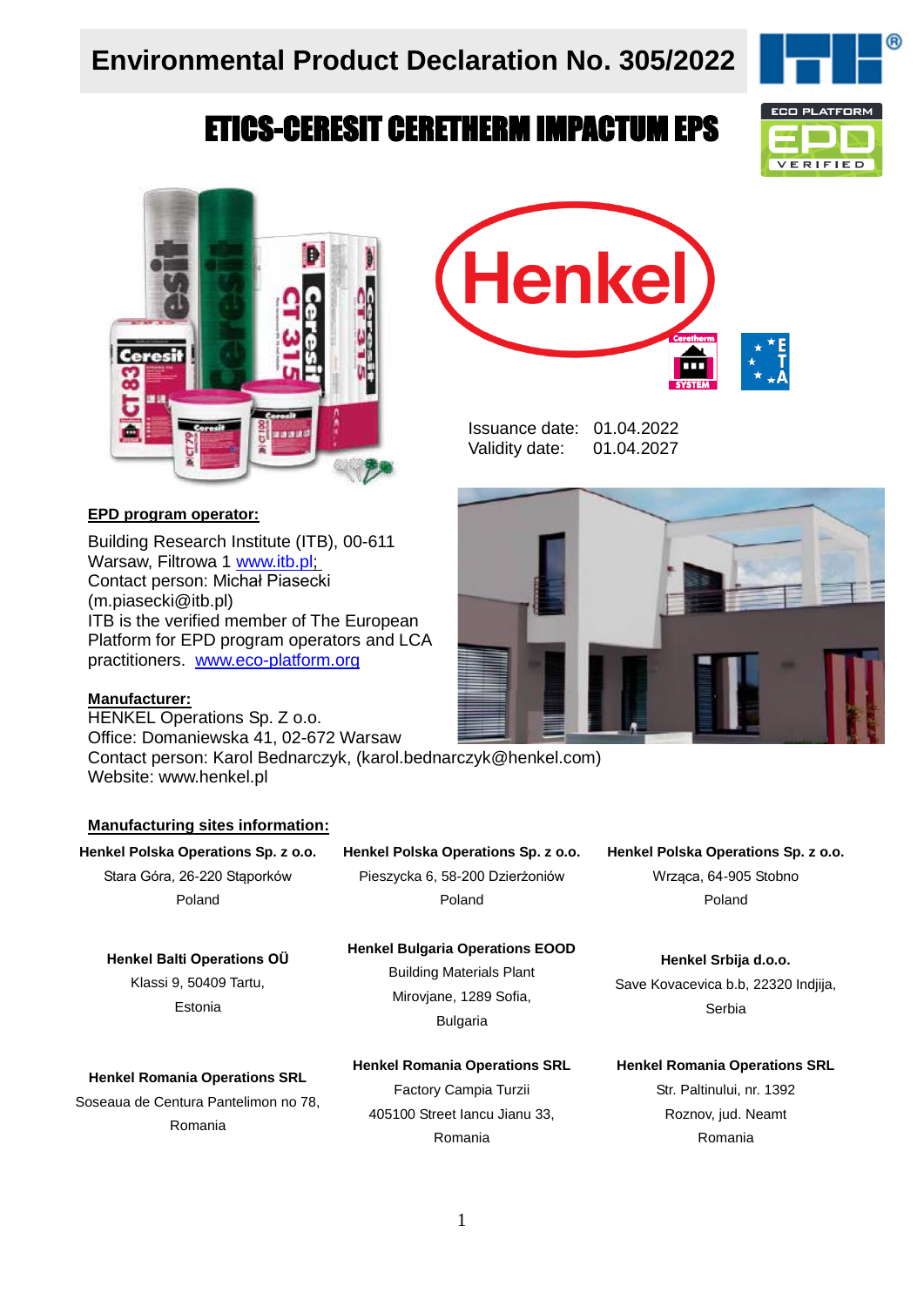

#### **Basic information**

This declaration is the type III Environmental Product Declaration (EPD) based on EN 15804 and verified according to ISO 14025 by external auditor. It contains the information on the impacts of declared construction materials on environment. Basically, a comparison or evaluation of EPD data is possible only if all the compared data were created according to EN 15804 (see point 5.3 of the standard).

**Life cycle:** A1-A3 modules in accordance with EN 15804 (Cradle to Gate)

#### **The year of preparing the characteristic:** 2022

**Declared durability:** Under normal conditions, ETICS products are expected to last the service life of a building (60 years)

**PCR:** ITB PCR A (PCR based on EN 15804) **Declared unit:** 1 m<sup>2</sup> of ETICS **Reasons for performing LCA:** B2B

**Representativeness:** European product

### Manufacturer and Product Information

Henkel offers a very wide choice of ETIC Systems tailored to varied needs. While all of them guarantee insulating performance and durability, some have additional properties, such as for example exceptionally quick installation or the impact resistance.

#### **Application**

HENKEL ETICS is a trade name for External Thermal Insulation Composite System, which comprises insulation board (bonded and mechanically fixed) with reinforced undercoat, and decorative finishes as described in European Technical Approval ETA-13/0086. The system is complete and equipped with a vast selection of adhesives, base coats, renders and decorative coats of various colors. The system provides variety of solutions depending on requirements of the investors, building designers and construction workers. HENKEL ETICS also offers a wide range of solutions for all building types, from detached houses to multi-storey developments (< 25 m high). It is fully certified and the exact specification is tailored to meet the requirements of each project, whether residential or commercial, in compliance with all current building regulations in Poland and Europe.

The thermal insulation technology, used in fixing thermal insulation, is made of foamed polystyrene boards (EPS) and the substrate and preparation of a reinforced layer, a render coating and, an obligatory or optional paint coating. The system can be applied both on new, or existing external surfaces of vertical building walls (already plastered, or not) made of masonry, or adhered materials, such as bricks and blocks (ceramic, lime-sand, stone, cellular concrete), or of concrete (poured at the construction site, or in the form of prefabricated elements).

Ceresit Ceretherm IMPACTUM ETICS is a system for general application in terms of thermal insulation.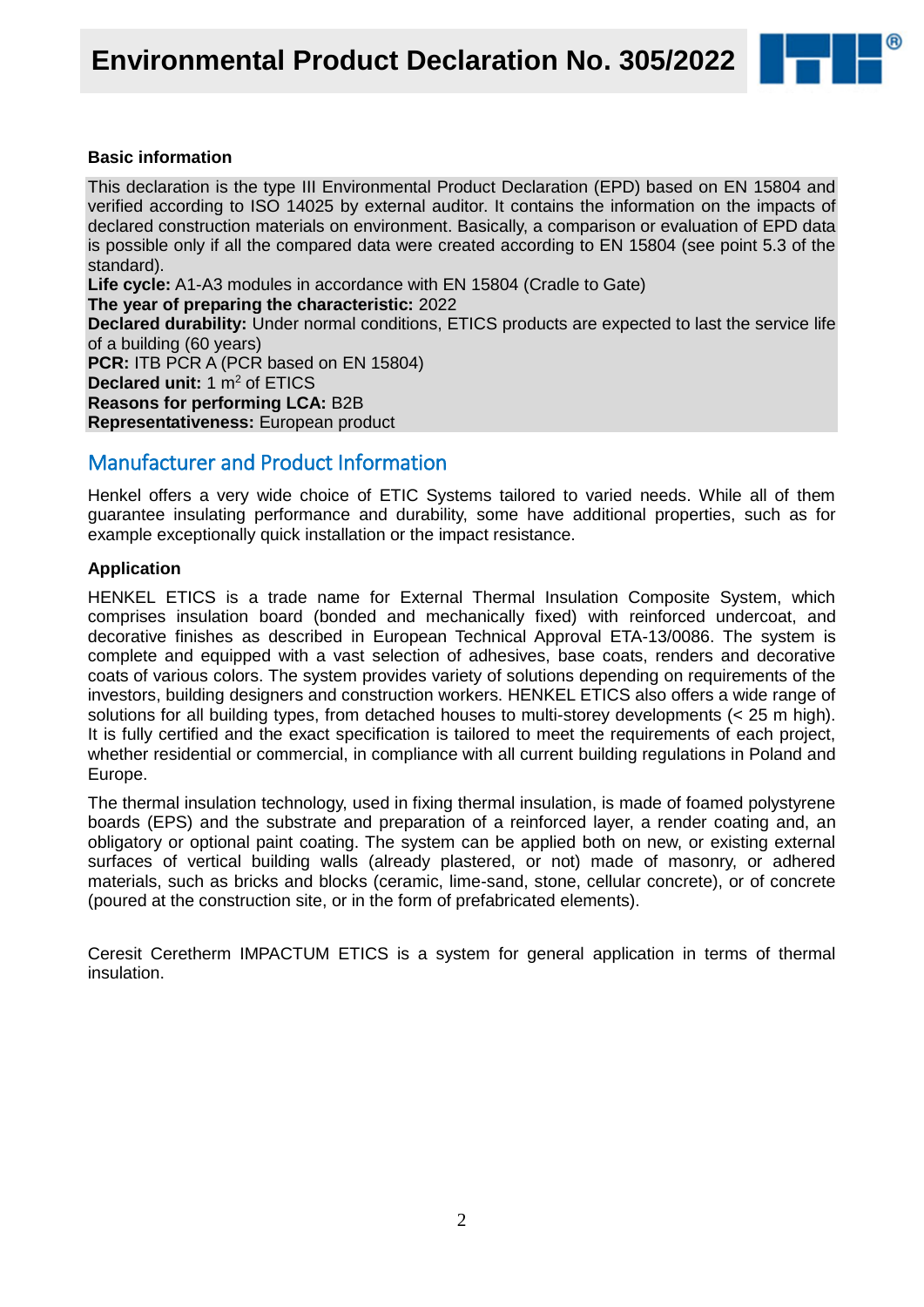# **Environmental Product Declaration No. 305/2022**



#### **Distinguishing features**

- High durability
- flexibility and impact resistance to mechanical damage (100 J) and thermal stresses
- strengthened with carbon, glass and polyacrylamide fibers
- UV resistance
- highly hydrophobic (deep structural hydrophobisation)
- low water uptake of the system
- high resistance to biological contamination (structure and structural hydrophobicity)
- self-cleaning and dirt resistant
- excellent working parameters
- quick and convenient in installation (rendering mortar R2U – no priming paint)
- possible use of dark and intense colors (HBW ≥ 5%) on facades

**Recommended substrates:** aerated concrete (dry) well ventilated building, concrete, ceramic bricks and ceramic blocks

**Recommended buildings:** single family houses, blocks of flats up to 11 floors (up to 25 m) and public buildings

**Especially recommended for:** buildings located in areas with high temperatures differences, tough weather conditions and strong UV exposure,

buildings located in high air humidity areas and buildings located in air polluted areas (close to roads, industrial areas)

**Strongly recommended for:** socles, fronts of buildings and entrances

The subject of this EPD is based on the actual technical documents for factory HENKEL Operations Sp. z o.o. in Poland and other mentioned European HENKEL factories. All actual technical documents are always available on HENKEL website.



Mechanical resistance is well illustrated in the test<br>of striking the system surface with a 5 kg ball from<br>a height of 2 m



Low-resistance system



Ceresit Impactum System

**Figure 1.** IMPACTUM system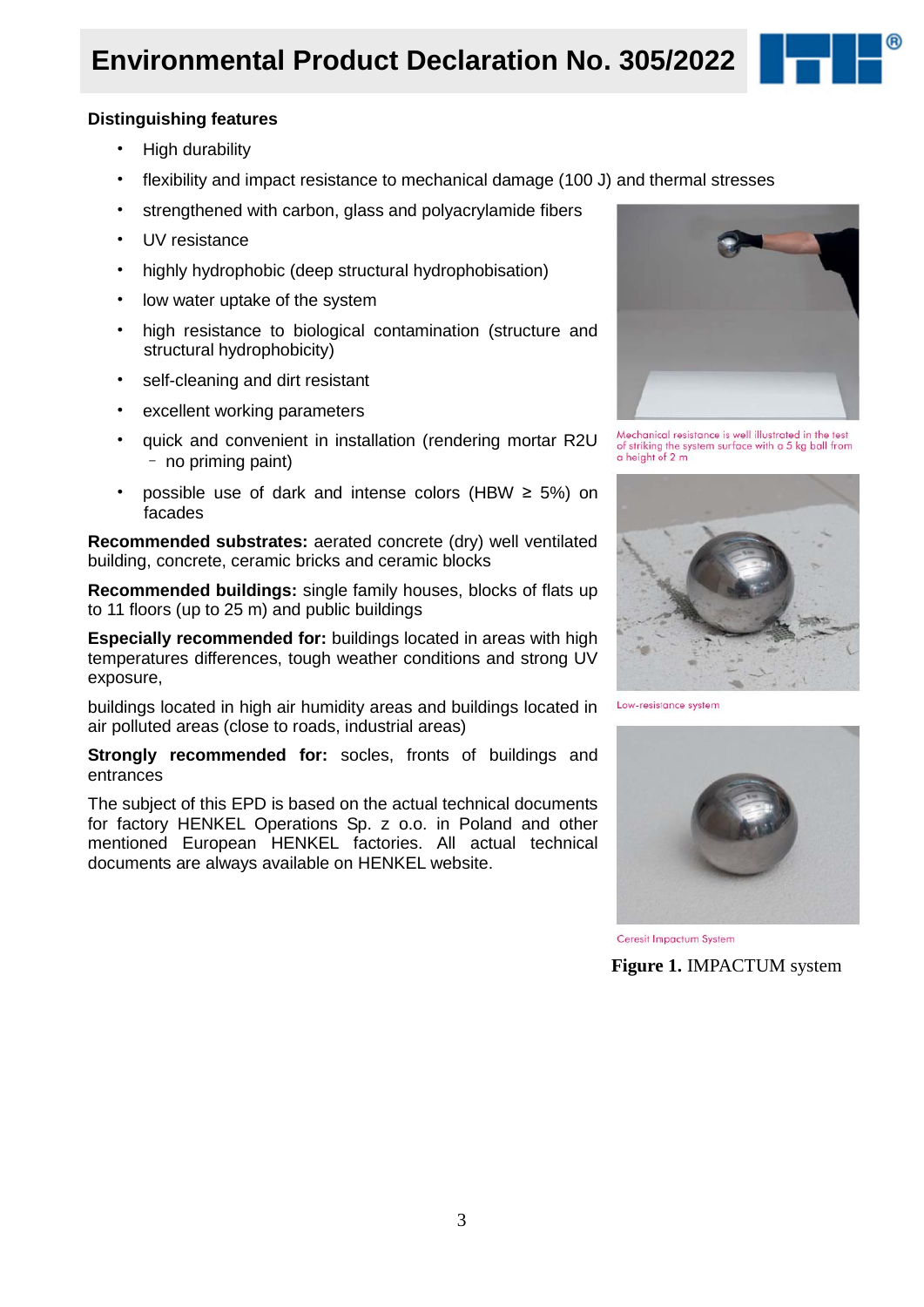



**Figure 2.** IMPACTUM ETICS layers

Set of products for Ceresit Ceretherm IMPACTUM under this EPD is shown in Table 1

| Element                      | <b>IMPACTUM EPS</b>                                                                    |
|------------------------------|----------------------------------------------------------------------------------------|
| Fixing                       | ZS (second name CT 81), ZU(second name CT 82),<br>CT 80/Thermo universal, CT 83, CT 85 |
| Insulation                   | <b>EPS</b>                                                                             |
| Reinforcing mortar           | CT 100                                                                                 |
| <b>Priming Paint</b>         |                                                                                        |
| Acrylic plaster              | CT 60/1.5mm                                                                            |
| <b>SILIKONOWO SILIKATOWE</b> | CT 174/1.5mm                                                                           |
| Sicicate plaster             | CT 72/1.5mm                                                                            |
| Silicone plaster             | CT 74/1.5mm                                                                            |
| Elastomeric plaster          | CT 79/1.5                                                                              |
| Mozaic paint                 | CT 77 (0.8-2.0mm)                                                                      |

**Table 1. Ceresit Ceretherm IMPACTUM ETICS specification**

Environmental characteristics (LCA) for HENKEL ETICS are presented in a few cases, depending on:

- kind of finishing coat: mineral, acrylic, silicate, silicone or mixed (silicone-silicate) and
- thickness of EPS boards for reference ranging from 10cm up to 30cm.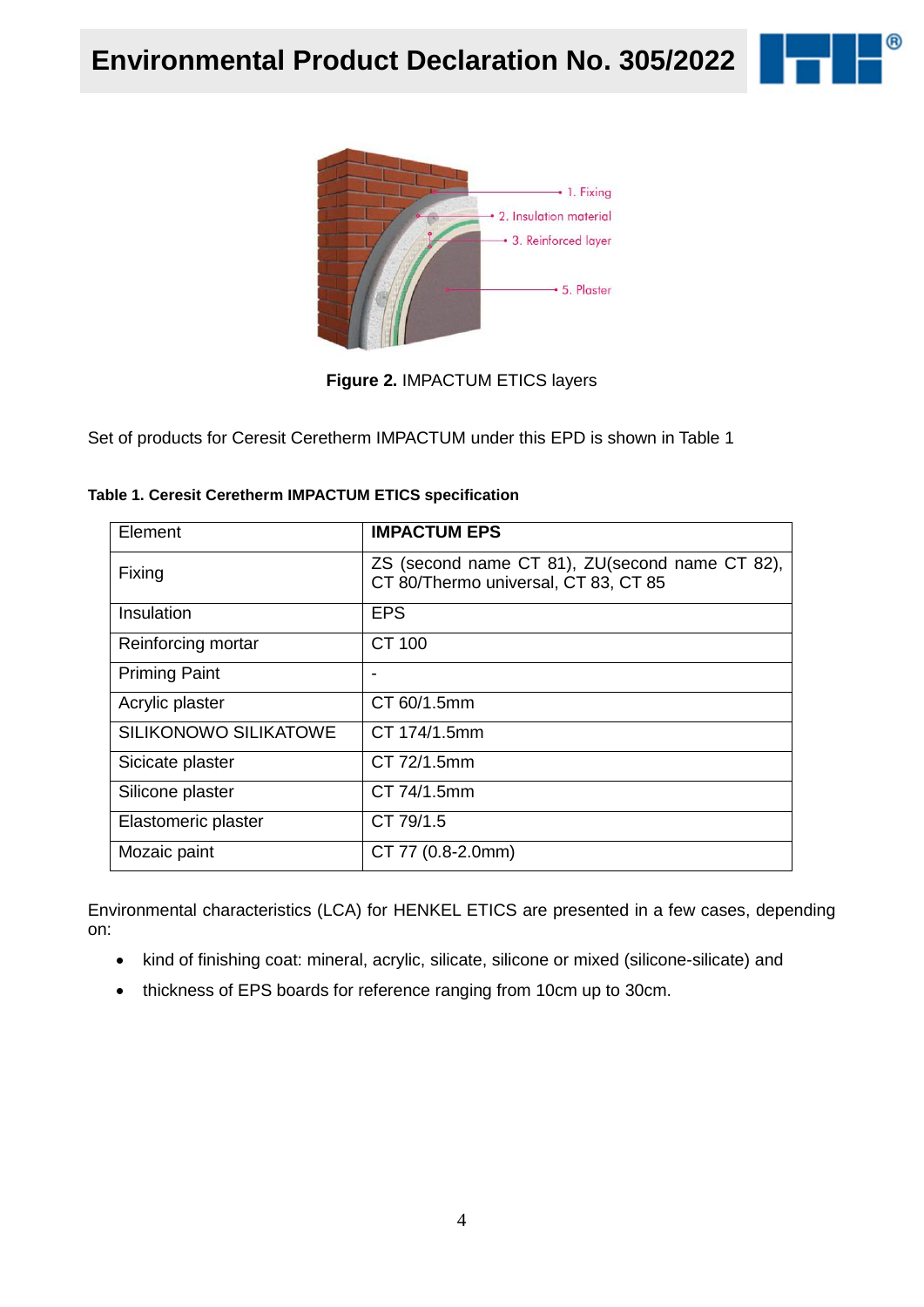

## LIFE CYCLE ASSESSMENT (LCA) – general rules applied

#### **Allocation**

The allocation rules used for this EPD are based on general ITB-PCR A. The ETICS system production is a line process with multiple co-products. Allocation was done on product mass basis.

All impacts from raw materials extraction are allocated in A1 module of EPD. 99.9% of impacts from line production were inventoried and allocated to all ETICS sub products production which generates different percentage of production in each of factories impacts in module A3. Municipal wastes and waste water of allfactories were allocated to module A3. Electricity was inventoried in each factory for whole production process. Emissions were measured separately and presented in A3 module.

#### **System limits**

The life cycle analysis of the examined products covers "Product Stage", A1-A3 modules (Cradle to Gate) in accordance with EN 15804+A1 and ITB-PCR A. Details on systems limits are provided in product specific report. All materials and energy consumption inventoried in factory were included in calculation. Offices impacts were also taken into consideration. In the assessment, all significant parameters from gathered production data are considered, i.e. all material used per formulation, utilised thermal energy, internal fuel and electric power consumption, direct production waste, and all available emission measurements. This study also takes into account some material flows of less than 1% and energy flows with a proportion of less than 1 %. It can be assumed that the total sum of omitted processes does not exceed 5% of all impact categories. In accordance with EN 15804, machines and facilities (capital goods) required for and during production are excluded, as is transportation of employees.



#### **A1 and A2 Modules: Raw materials supply and transport**

**Figure 3.** Raw materials delivery scheme.

#### **A3: Production**

The Figure 4 show the working process for dry production, Figure 5 - wet production. The raw materials are stored in the production factory in silos, big bags, or sacks accordingly. According to the applicable formulation, they are dosed and intensely mixed. Next, products are filled into containers (or packed into paper bags – dry mixes) and send to quality control. Then, they are temporarily stored, or delivered directly as ready-to-use products.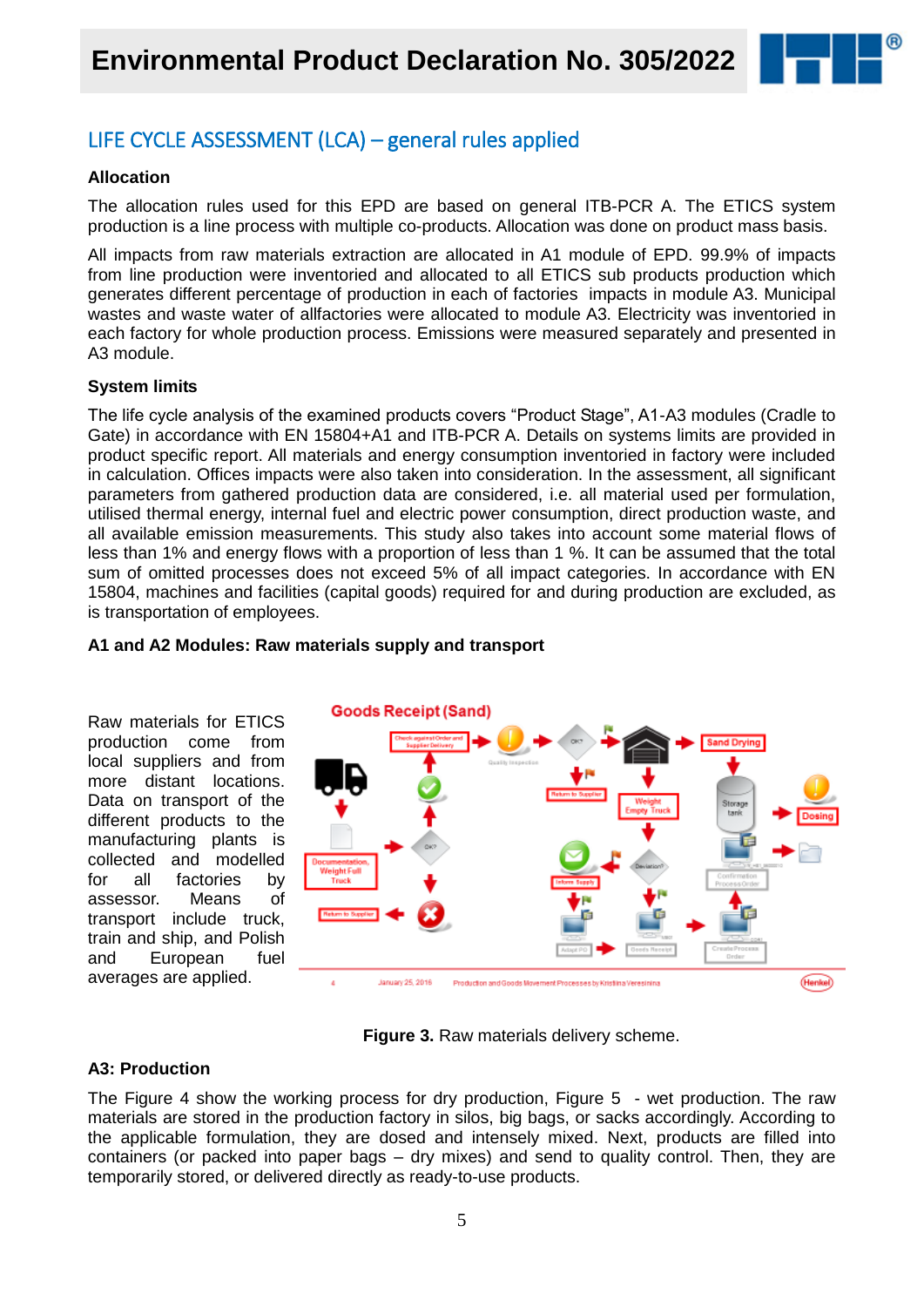



**Figure 4.** Dry products production scheme at HENKEL factories



**Figure 5** Wet products production scheme at HENKEL factories

Manufacturing covers all processes linked to production, which comprises various related operations besides on-site activities, including Ceresit Ceretherm components production process, packaging and internal transportation. The manufacturing process also yields data on the combustion of refinery products, such as diesel and gasoline, related to the production process. Use of electricity, fuels and auxiliary materials in the production is taken into account using national data. The environmental profile of these energy carriers is modelled by ITB for average Polish and European conditions. Packaging-related flows in the production process and all upstream packaging are included in the manufacturing module. Apart from production of packaging material,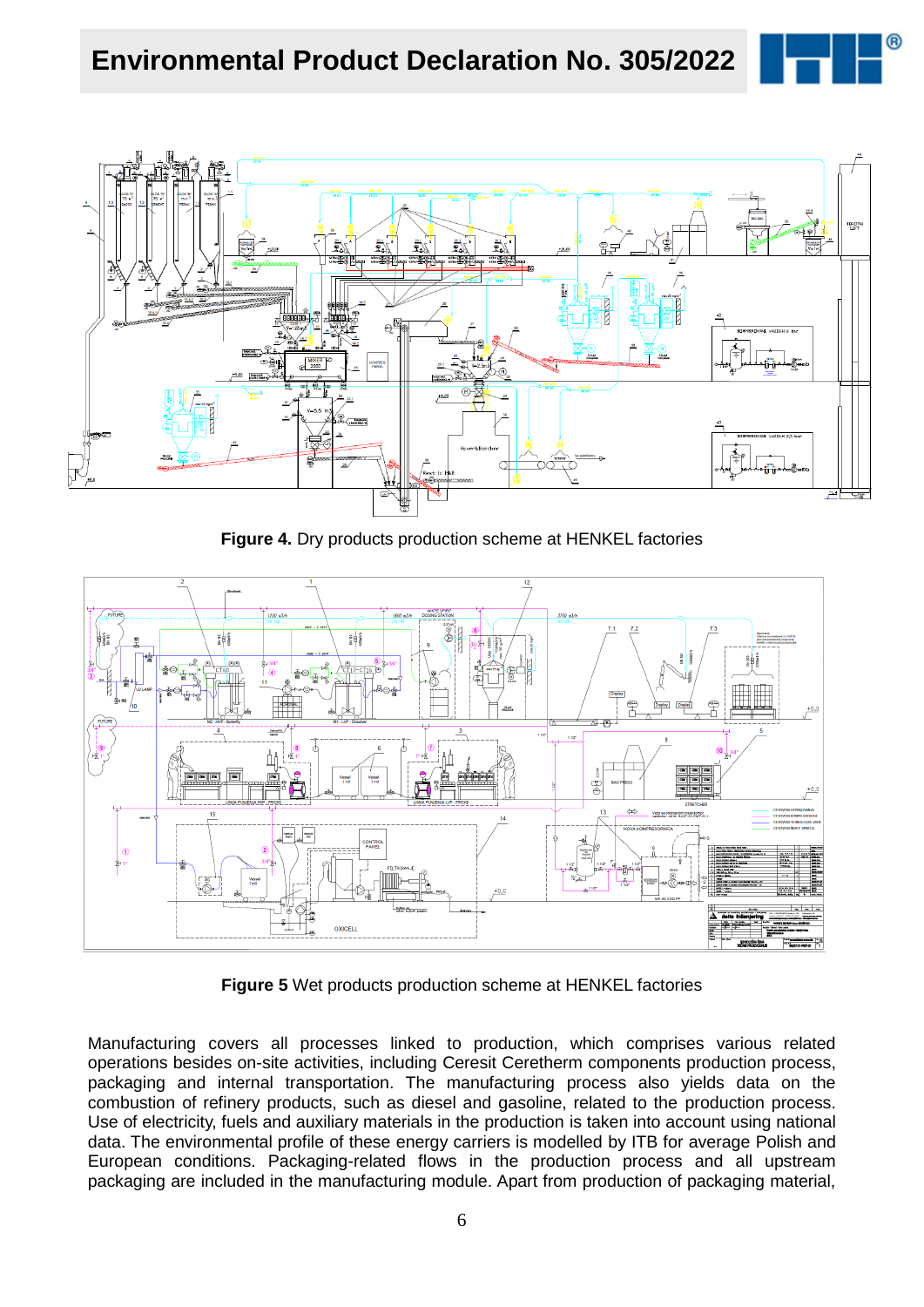# **Environmental Product Declaration No. 305/2022**



the supply and transport of packaging material are also considered in the LCA model. It is assumed that packaging waste generated in the course of production and up-stream processes is 100% collected and incinerated based on a multi-input and multi-output process specific to the elementary composition of the waste. Energy (e.g. electricity) is credited using national production averages.

#### **Data collection period**

The data for manufacture of the examined products refer to the year 2021. The life cycle assessments were prepared for locations in Poland and Europe as reference area.

#### **Data quality**

The values determined to calculate the LCA originate from verified HENKEL inventory data.

#### **Assumptions and estimates**

The impacts of the representative HENKEL products for each ETICS component were aggregated using weighted average. The weighted average method was used according to the percentage of each product in ETICS based on the relation to whole production quantity. Impacts for each product and factory were inventoried and calculated separately.

#### **Calculation rules**

LCA was done in accordance to PCR A document.

#### **Note**

Factory-prefabricated boards made of expanded polystyrene (EPS), mesh glass fibre and anchors are not produced by HENKEL. The impacts of those products were included from databases indicated below.

#### **Databases**

The data for the processes come from the following databases: Ecoinvent v3.8, Plastic-Europe, ITB-Data, SPC, PSPS. Specific data quality analysis was a part of external ISO audit. Characterization factors are CML ver. 4.2 based on EN 15804.

### LIFE CYCLE ASSESSMENT (LCA) - Results

#### **Declared unit**

The declaration refers to 1  $m<sup>2</sup>$  of complete ETICS.

#### **Table 2. System boundaries for environmental characteristic for Ceresit Ceretherm IMPACTUM ETICS**

|                           | Environmental assessment information (MNA - Module not assessed, MD - Module Declared, INA - Indicator Not Assessed) |                |                                           |                                              |            |                          |            |                   |                    |                                          |                                                        |                                  |                |                     |                |                                             |
|---------------------------|----------------------------------------------------------------------------------------------------------------------|----------------|-------------------------------------------|----------------------------------------------|------------|--------------------------|------------|-------------------|--------------------|------------------------------------------|--------------------------------------------------------|----------------------------------|----------------|---------------------|----------------|---------------------------------------------|
|                           | Product stage                                                                                                        |                |                                           | Construction<br>process                      |            | End of life<br>Use stage |            |                   |                    |                                          | Benefits and<br>loads beyond<br>the system<br>boundary |                                  |                |                     |                |                                             |
| material<br>supply<br>Raw | Transport                                                                                                            | Vlanufacturing | 5<br>₽<br>Transport<br>ಕ<br>site<br>vatru | installation<br>İδ<br>process<br>onstru<br>Ö | <b>Jse</b> | Maintenance              | Repair     | Ξ<br>Cem<br>Repla | Juen<br>Refurbishn | त्त<br>9su<br>క్<br>Tāi<br>energy<br>Ope | त्त<br>Ф<br>ation<br>water<br>Opei                     | ction<br>demolition<br>Deconstru | Transport      | processing<br>Waste | Disposal       | recycling<br>potential<br>Reuse-<br>recover |
| A <sub>1</sub>            | A2                                                                                                                   | A <sub>3</sub> | A4                                        | A5                                           | <b>B1</b>  | <b>B2</b>                | B3         | <b>B4</b>         | <b>B5</b>          | <b>B6</b>                                | <b>B7</b>                                              | C <sub>1</sub>                   | C <sub>2</sub> | C <sub>3</sub>      | C <sub>4</sub> | D                                           |
| <b>MD</b>                 | MD                                                                                                                   | MD             | <b>MNA</b>                                | <b>MNA</b>                                   | <b>MNA</b> | <b>MNA</b>               | <b>MNA</b> | <b>MNA</b>        | <b>MNA</b>         | <b>MNA</b>                               | <b>MNA</b>                                             | <b>MNA</b>                       | <b>MNA</b>     | <b>MNA</b>          | <b>MNA</b>     | <b>MNA</b>                                  |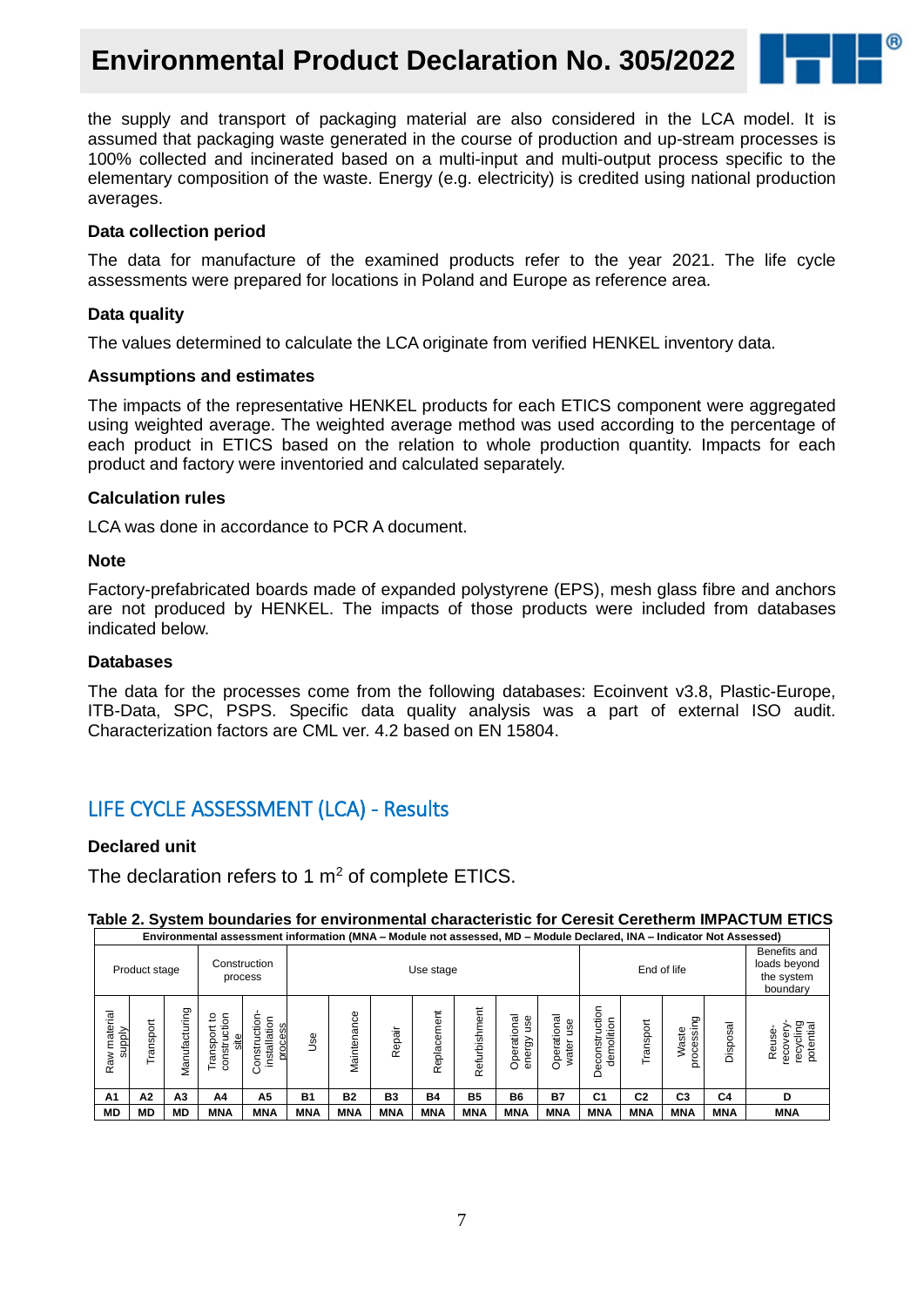

# **IMPACTUM ETICS**

#### **1 m<sup>2</sup> , EPS 10 cm**

| Environmental impacts: $(1 \text{ m}^2,$ EPS 10 cm)                                                                           |                                                                                           |              |              |                |              |  |  |  |
|-------------------------------------------------------------------------------------------------------------------------------|-------------------------------------------------------------------------------------------|--------------|--------------|----------------|--------------|--|--|--|
| Indicator                                                                                                                     | Unit                                                                                      | A1           | A2           | A3             | $A1 - A3$    |  |  |  |
| Global warming potential                                                                                                      | [kg $CO2$ eq.]<br>$(100 \text{ years})$                                                   | $8.43E + 00$ | 8.89E-02     | 2.67E-01       | 8.79E+00     |  |  |  |
| Depletion potential of the stratospheric ozone layer                                                                          | [kg CFC 11<br>eq.]                                                                        | 3.50E-07     | 5.94E-07     | 8.29E-07       | 1.77E-06     |  |  |  |
| Acidification potential of soil and water                                                                                     | [kg $SO2$ eq.]                                                                            | 6.35E-02     | 6.66E-04     | 2.09E-02       | 8.51E-02     |  |  |  |
| Formation potential of tropospheric ozone                                                                                     | [kg Ethene<br>eq.]                                                                        | 2.49E-02     | 7.40E-04     | 1.43E-04       | 2.57E-02     |  |  |  |
| Eutrophication potential                                                                                                      | [kg (PO <sub>4</sub> ) <sup>3</sup> ]<br>eq.]                                             | 1.69E-02     | 4.81E-05     | 4.66E-04       | 1.74E-02     |  |  |  |
| Abiotic depletion potential (ADP-elements) for non-<br>fossil resources                                                       | [kg Sb eq.]                                                                               | 2.06E-02     | 8.89E-09     | 2.38E-06       | 4.44E-02     |  |  |  |
| Abiotic depletion potential (ADP-fossil fuels) for fossil<br>resources                                                        | [MJ]                                                                                      | $1.53E + 02$ | $1.18E + 00$ | $5.45E+00$     | 1.59E+02     |  |  |  |
| Environmental aspects on resource use: (1 m <sup>2</sup> EPS 10 cm)                                                           |                                                                                           |              |              |                |              |  |  |  |
| Indicator                                                                                                                     | Unit                                                                                      | A1           | A2           | A <sub>3</sub> | $A1 - A3$    |  |  |  |
| Use of renewable primary energy excluding<br>renewable primary energy resources used as raw<br>materials                      | [MJ]                                                                                      | <b>INA</b>   | INA          | <b>INA</b>     | <b>INA</b>   |  |  |  |
| Use of renewable primary energy resources used as<br>raw materials                                                            | [MJ]                                                                                      | <b>INA</b>   | <b>INA</b>   | INA.           | INA.         |  |  |  |
| Total use of renewable primary energy resources<br>(primary energy and primary energy resources used<br>as raw materials)     | [MJ]                                                                                      | $1.22E + 01$ | 1.30E-02     | 2.21E-01       | $1.24E + 01$ |  |  |  |
| Use of non-renewable primary energy excluding non-<br>renewable primary energy resources used as raw<br>materials             | [MJ]                                                                                      | <b>INA</b>   | <b>INA</b>   | <b>INA</b>     | <b>INA</b>   |  |  |  |
| Use of non-renewable primary energy resources used<br>as raw materials                                                        | [MJ]                                                                                      | <b>INA</b>   | <b>INA</b>   | INA.           | INA.         |  |  |  |
| Total use of non-renewable primary energy resources<br>(primary energy and primary energy resources used<br>as raw materials) | [MJ]                                                                                      | 1.70E+02     | $1.24E + 00$ | $6.17E + 00$   | 1.78E+02     |  |  |  |
| Use of secondary material                                                                                                     | [kg]                                                                                      | $1.01E + 00$ | $0.00E + 00$ | 3.68E-05       | $1.01E + 00$ |  |  |  |
| Use of renewable secondary fuels                                                                                              | [MJ]                                                                                      | $1.90E + 00$ | $0.00E + 00$ | $0.00E + 00$   | $1.90E + 00$ |  |  |  |
| Use of non-renewable secondary fuels                                                                                          | [MJ]                                                                                      | $2.62E + 00$ | $0.00E + 00$ | $0.00E + 00$   | $2.62E + 00$ |  |  |  |
| Net use of fresh water                                                                                                        | $[dm^3]$                                                                                  | $4.37E + 00$ | 1.03E-02     | 3.80E-01       | 4.76E+00     |  |  |  |
|                                                                                                                               | Other environmental information describing waste categories: (1 m <sup>2</sup> EPS 10 cm) |              |              |                |              |  |  |  |
| <b>Indicator</b>                                                                                                              | Unit                                                                                      | A1           | A2           | A3             | $A1 - A3$    |  |  |  |
| Hazardous waste disposed                                                                                                      | [kg]                                                                                      | 3.00E-03     | 2.05E-07     | 1.00E-06       | 3.00E-03     |  |  |  |
| Non-hazardous waste disposed                                                                                                  | [kg]                                                                                      | 9.80E-01     | 4.80E-03     | 1.00E-01       | $1.08E + 00$ |  |  |  |
| Radioactive waste disposed                                                                                                    | [kg]                                                                                      | 2.00E-07     | $0.00E + 00$ | $0.00E + 00$   | 2.00E-07     |  |  |  |
| Components for re-use                                                                                                         | [kg]                                                                                      | $0.00E + 00$ | $0.00E + 00$ | 5.40E-02       | 5.40E-02     |  |  |  |
| Materials for recycling                                                                                                       | [kg]                                                                                      | 9.00E-02     | $0.00E + 00$ | 1.00E-02       | 1.00E-01     |  |  |  |
| Materials for energy recovery                                                                                                 | [kg]                                                                                      | $0.00E + 00$ | $0.00E + 00$ | $0.00E + 00$   | $0.00E + 00$ |  |  |  |
| Exported energy                                                                                                               | [MJ]                                                                                      | $0.00E + 00$ | $0.00E + 00$ | $0.00E + 00$   | $0.00E + 00$ |  |  |  |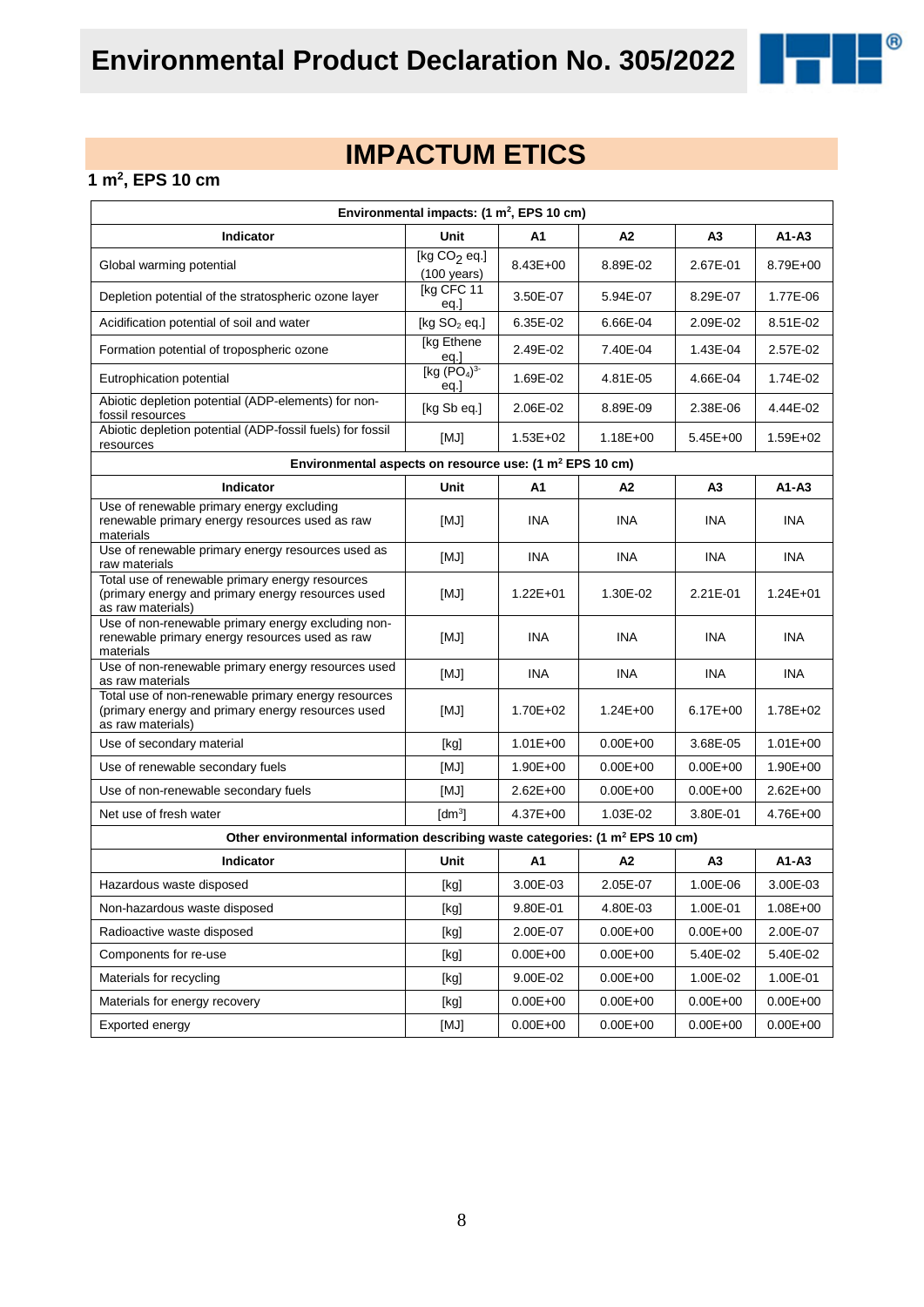

 $^{\circledR}$ 

#### **1 m<sup>2</sup> , EPS 15 cm**

| Environmental impacts: (1 m <sup>2</sup> , EPS 15 cm)                                                                         |                                                                                                                                                                                                                                                                                                                                                                                                                                                                                                                                                                                                                                                                    |              |                |                |              |  |  |
|-------------------------------------------------------------------------------------------------------------------------------|--------------------------------------------------------------------------------------------------------------------------------------------------------------------------------------------------------------------------------------------------------------------------------------------------------------------------------------------------------------------------------------------------------------------------------------------------------------------------------------------------------------------------------------------------------------------------------------------------------------------------------------------------------------------|--------------|----------------|----------------|--------------|--|--|
| Indicator                                                                                                                     | <b>Unit</b>                                                                                                                                                                                                                                                                                                                                                                                                                                                                                                                                                                                                                                                        | A1           | A2             | A <sub>3</sub> | $A1 - A3$    |  |  |
| Global warming potential                                                                                                      | [kg $CO2$ eq.]<br>$(100 \text{ years})$                                                                                                                                                                                                                                                                                                                                                                                                                                                                                                                                                                                                                            | $1.31E + 01$ | 8.89E-02       | 2.67E-01       | $1.35E + 01$ |  |  |
| Depletion potential of the stratospheric ozone layer                                                                          | [kg CFC 11<br>eq.]                                                                                                                                                                                                                                                                                                                                                                                                                                                                                                                                                                                                                                                 | 4.88E-07     | 5.94E-07       | 8.29E-07       | 1.91E-06     |  |  |
| Acidification potential of soil and water                                                                                     | [kg $SO2$ eq.]                                                                                                                                                                                                                                                                                                                                                                                                                                                                                                                                                                                                                                                     | 1.19E-01     | 6.66E-04       | 2.09E-02       | 1.41E-01     |  |  |
| Formation potential of tropospheric ozone                                                                                     | [kg Ethene<br>eq.]                                                                                                                                                                                                                                                                                                                                                                                                                                                                                                                                                                                                                                                 | 4.81E-02     | 7.40E-04       | 1.43E-04       | 4.90E-02     |  |  |
| Eutrophication potential                                                                                                      | [kg $(PO4)3$<br>eq.                                                                                                                                                                                                                                                                                                                                                                                                                                                                                                                                                                                                                                                | 3.30E-02     | 4.81E-05       | 4.66E-04       | 3.35E-02     |  |  |
| Abiotic depletion potential (ADP-elements) for non-<br>fossil resources                                                       | [kg Sb eq.]                                                                                                                                                                                                                                                                                                                                                                                                                                                                                                                                                                                                                                                        | 3.90E-01     | 8.89E-09       | 2.38E-01       | 6.28E-01     |  |  |
| Abiotic depletion potential (ADP-fossil fuels) for fossil<br>resources                                                        | [MJ]                                                                                                                                                                                                                                                                                                                                                                                                                                                                                                                                                                                                                                                               | $3.01E + 02$ | $1.18E + 00$   | $5.45E + 00$   | $3.07E + 02$ |  |  |
| Environmental aspects on resource use: (1 m <sup>2</sup> EPS 15 cm)                                                           |                                                                                                                                                                                                                                                                                                                                                                                                                                                                                                                                                                                                                                                                    |              |                |                |              |  |  |
| Indicator                                                                                                                     | Unit                                                                                                                                                                                                                                                                                                                                                                                                                                                                                                                                                                                                                                                               | A1           | A2             | A3             | $A1 - A3$    |  |  |
| Use of renewable primary energy excluding<br>renewable primary energy resources used as raw<br>materials                      | [MJ]                                                                                                                                                                                                                                                                                                                                                                                                                                                                                                                                                                                                                                                               | <b>INA</b>   | INA            | <b>INA</b>     | <b>INA</b>   |  |  |
| Use of renewable primary energy resources used as<br>raw materials                                                            | [MJ]                                                                                                                                                                                                                                                                                                                                                                                                                                                                                                                                                                                                                                                               | <b>INA</b>   | <b>INA</b>     | <b>INA</b>     | INA.         |  |  |
| Total use of renewable primary energy resources<br>(primary energy and primary energy resources used<br>as raw materials)     | [MJ]                                                                                                                                                                                                                                                                                                                                                                                                                                                                                                                                                                                                                                                               | $2.41E + 01$ | 1.18E-02       | 2.21E-01       | $2.43E + 01$ |  |  |
| Use of non-renewable primary energy excluding non-<br>renewable primary energy resources used as raw<br>materials             | [MJ]                                                                                                                                                                                                                                                                                                                                                                                                                                                                                                                                                                                                                                                               | <b>INA</b>   | INA            | <b>INA</b>     | <b>INA</b>   |  |  |
| Use of non-renewable primary energy resources used<br>as raw materials                                                        | [MJ]                                                                                                                                                                                                                                                                                                                                                                                                                                                                                                                                                                                                                                                               | <b>INA</b>   | <b>INA</b>     | <b>INA</b>     | <b>INA</b>   |  |  |
| Total use of non-renewable primary energy resources<br>(primary energy and primary energy resources used<br>as raw materials) | [MJ]                                                                                                                                                                                                                                                                                                                                                                                                                                                                                                                                                                                                                                                               | $3.33E + 02$ | $1.24E + 00$   | $6.17E + 00$   | $3.41E + 02$ |  |  |
| Use of secondary material                                                                                                     | [kg]                                                                                                                                                                                                                                                                                                                                                                                                                                                                                                                                                                                                                                                               | $1.11E + 00$ | $0.00E + 00$   | 3.68E-05       | $1.11E + 00$ |  |  |
| Use of renewable secondary fuels                                                                                              | [MJ]                                                                                                                                                                                                                                                                                                                                                                                                                                                                                                                                                                                                                                                               | 1.90E+00     | $0.00E + 00$   | $0.00E + 00$   | $1.90E + 00$ |  |  |
| Use of non-renewable secondary fuels                                                                                          | [MJ]                                                                                                                                                                                                                                                                                                                                                                                                                                                                                                                                                                                                                                                               | $2.62E + 00$ | $0.00E + 00$   | $0.00E + 00$   | $2.62E + 00$ |  |  |
| Net use of fresh water                                                                                                        | $\text{[dm}^3$                                                                                                                                                                                                                                                                                                                                                                                                                                                                                                                                                                                                                                                     | 5.79E+00     | 1.03E-02       | 3.80E-01       | $6.18E + 00$ |  |  |
| Other environmental information describing waste categories: (1 m <sup>2</sup> EPS 15 cm)                                     |                                                                                                                                                                                                                                                                                                                                                                                                                                                                                                                                                                                                                                                                    |              |                |                |              |  |  |
| Indicator                                                                                                                     | Unit                                                                                                                                                                                                                                                                                                                                                                                                                                                                                                                                                                                                                                                               | A1           | A <sub>2</sub> | A <sub>3</sub> | $A1 - A3$    |  |  |
| Hazardous waste disposed                                                                                                      | [kg]                                                                                                                                                                                                                                                                                                                                                                                                                                                                                                                                                                                                                                                               | 3.00E-03     | 2.05E-07       | 1.00E-06       | 3.00E-03     |  |  |
| Non-hazardous waste disposed                                                                                                  | [kg]                                                                                                                                                                                                                                                                                                                                                                                                                                                                                                                                                                                                                                                               | $1.01E + 00$ | 4.81E-03       | 7.00E-02       | $1.08E + 00$ |  |  |
| Radioactive waste disposed                                                                                                    | [kg]                                                                                                                                                                                                                                                                                                                                                                                                                                                                                                                                                                                                                                                               | 2.00E-07     | $0.00E + 00$   | $0.00E + 00$   | 2.00E-07     |  |  |
| Components for re-use                                                                                                         | $[kg] % \begin{center} % \includegraphics[width=\linewidth]{imagesSupplemental_3.png} % \end{center} % \caption { % \textit{DefNet} of the \textit{DefNet} dataset. % Note that the \textit{DefNet} and \textit{DefNet} dataset. % Note that the \textit{DefNet} and \textit{DefNet} dataset. % Note that the \textit{DefNet} and \textit{DefNet} dataset. % Note that the \textit{DefNet} and \textit{DefNet} dataset. % Note that the \textit{DefNet} and \textit{DefNet} dataset. % Note that the \textit{DefNet} and \textit{DefNet} dataset. % Note that the \textit{DefNet} and \textit{DefNet} dataset. % Note that the \textit{DefNet} and \textit{DefNet$ | $0.00E + 00$ | $0.00E + 00$   | 7.00E-04       | 7.00E-04     |  |  |
| Materials for recycling                                                                                                       | [kg]                                                                                                                                                                                                                                                                                                                                                                                                                                                                                                                                                                                                                                                               | 9.00E-02     | $0.00E + 00$   | 1.20E-02       | 1.02E-01     |  |  |
| Materials for energy recovery                                                                                                 | [kg]                                                                                                                                                                                                                                                                                                                                                                                                                                                                                                                                                                                                                                                               | $0.00E + 00$ | $0.00E + 00$   | $0.00E + 00$   | $0.00E + 00$ |  |  |
| Exported energy                                                                                                               | [MJ]                                                                                                                                                                                                                                                                                                                                                                                                                                                                                                                                                                                                                                                               | $0.00E + 00$ | $0.00E + 00$   | $0.00E + 00$   | $0.00E + 00$ |  |  |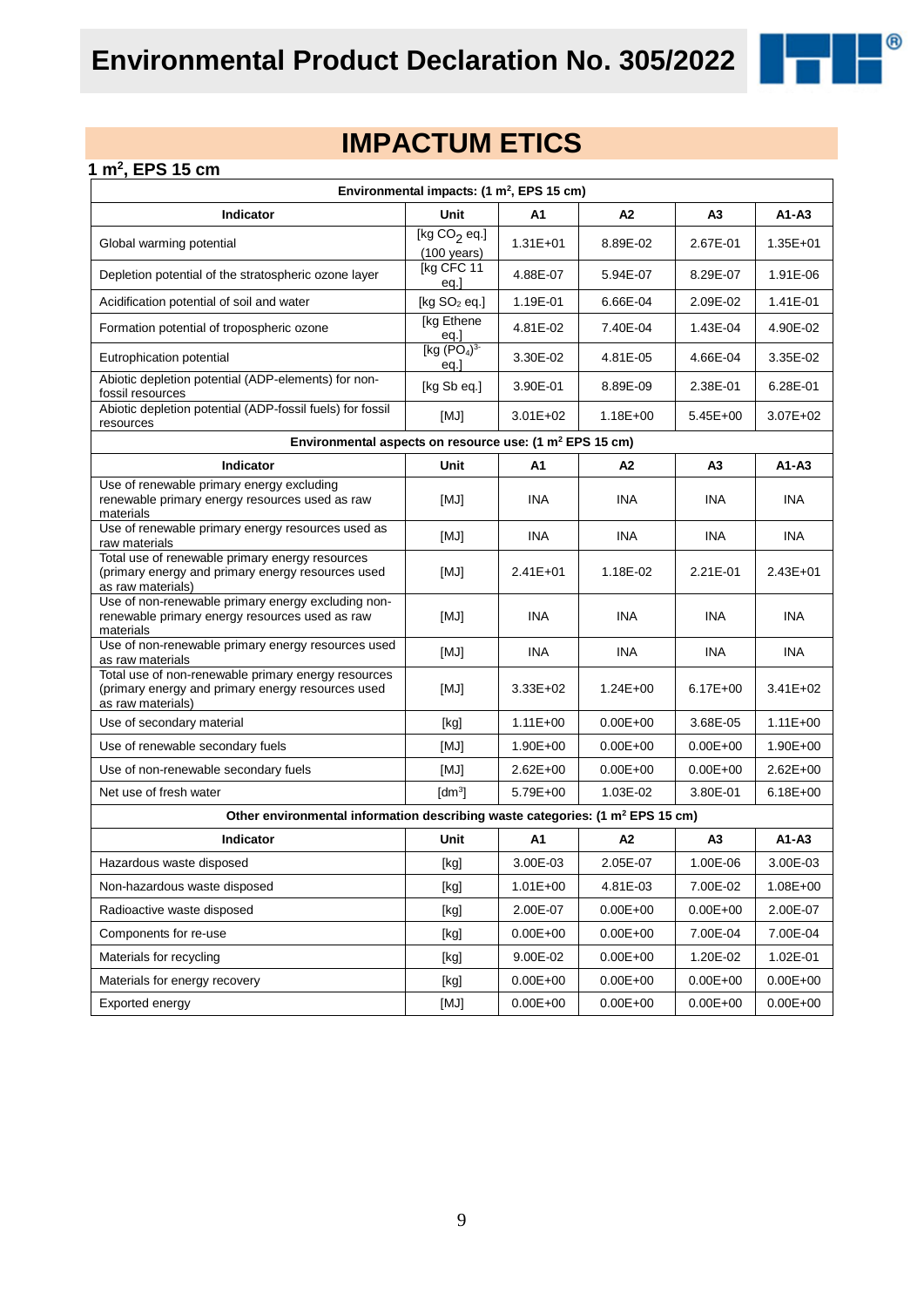

 $^{\circledR}$ 

#### **1 m<sup>2</sup> , EPS 20 cm**

|                                                                                                                               | Environmental impacts: (1 m <sup>2</sup> , EPS 20 cm)                                                                                                                                                                                                                                                                                                                                                                                                                                                                                                                                                                                                              |              |              |                |              |  |  |
|-------------------------------------------------------------------------------------------------------------------------------|--------------------------------------------------------------------------------------------------------------------------------------------------------------------------------------------------------------------------------------------------------------------------------------------------------------------------------------------------------------------------------------------------------------------------------------------------------------------------------------------------------------------------------------------------------------------------------------------------------------------------------------------------------------------|--------------|--------------|----------------|--------------|--|--|
| <b>Indicator</b>                                                                                                              | Unit                                                                                                                                                                                                                                                                                                                                                                                                                                                                                                                                                                                                                                                               | А1           | A2           | A3             | $A1 - A3$    |  |  |
| Global warming potential                                                                                                      | [kg $CO2$ eq.]<br>$(100 \text{ years})$                                                                                                                                                                                                                                                                                                                                                                                                                                                                                                                                                                                                                            | $1.78E + 01$ | 8.89E-02     | 2.67E-01       | $1.81E + 01$ |  |  |
| Depletion potential of the stratospheric ozone layer                                                                          | [kg CFC 11<br>eq.]                                                                                                                                                                                                                                                                                                                                                                                                                                                                                                                                                                                                                                                 | 6.27E-07     | 5.94E-07     | 8.29E-07       | 2.05E-06     |  |  |
| Acidification potential of soil and water                                                                                     | [kg $SO2$ eq.]                                                                                                                                                                                                                                                                                                                                                                                                                                                                                                                                                                                                                                                     | 1.75E-01     | 6.66E-04     | 2.09E-02       | 1.97E-01     |  |  |
| Formation potential of tropospheric ozone                                                                                     | [kg Ethene<br><u>eq.]</u>                                                                                                                                                                                                                                                                                                                                                                                                                                                                                                                                                                                                                                          | 7.13E-02     | 7.40E-04     | 1.43E-04       | 7.22E-02     |  |  |
| Eutrophication potential                                                                                                      | [kg (PO <sub>4</sub> ) <sup>3</sup> ]<br>eq.]                                                                                                                                                                                                                                                                                                                                                                                                                                                                                                                                                                                                                      | 4.91E-02     | 4.81E-05     | 4.66E-04       | 4.96E-02     |  |  |
| Abiotic depletion potential (ADP-elements) for non-<br>fossil resources                                                       | [kg Sb eq.]                                                                                                                                                                                                                                                                                                                                                                                                                                                                                                                                                                                                                                                        | 5.73E-01     | 8.89E-09     | 2.38E-01       | 8.11E-01     |  |  |
| Abiotic depletion potential (ADP-fossil fuels) for fossil<br>resources                                                        | [MJ]                                                                                                                                                                                                                                                                                                                                                                                                                                                                                                                                                                                                                                                               | 4.49E+02     | $1.18E + 00$ | $5.45E + 00$   | $4.55E + 02$ |  |  |
| Environmental aspects on resource use: (1 m <sup>2</sup> EPS 20 cm)                                                           |                                                                                                                                                                                                                                                                                                                                                                                                                                                                                                                                                                                                                                                                    |              |              |                |              |  |  |
| Indicator                                                                                                                     | Unit                                                                                                                                                                                                                                                                                                                                                                                                                                                                                                                                                                                                                                                               | A1           | A2           | A <sub>3</sub> | $A1 - A3$    |  |  |
| Use of renewable primary energy excluding<br>renewable primary energy resources used as raw<br>materials                      | [MJ]                                                                                                                                                                                                                                                                                                                                                                                                                                                                                                                                                                                                                                                               | INA          | INA          | <b>INA</b>     | ina          |  |  |
| Use of renewable primary energy resources used as<br>raw materials                                                            | [MJ]                                                                                                                                                                                                                                                                                                                                                                                                                                                                                                                                                                                                                                                               | <b>INA</b>   | <b>INA</b>   | <b>INA</b>     | INA.         |  |  |
| Total use of renewable primary energy resources<br>(primary energy and primary energy resources used<br>as raw materials)     | [MJ]                                                                                                                                                                                                                                                                                                                                                                                                                                                                                                                                                                                                                                                               | $3.59E + 01$ | 1.18E-02     | 2.21E-01       | $3.61E + 01$ |  |  |
| Use of non-renewable primary energy excluding non-<br>renewable primary energy resources used as raw<br>materials             | [MJ]                                                                                                                                                                                                                                                                                                                                                                                                                                                                                                                                                                                                                                                               | <b>INA</b>   | <b>INA</b>   | <b>INA</b>     | <b>INA</b>   |  |  |
| Use of non-renewable primary energy resources used<br>as raw materials                                                        | [MJ]                                                                                                                                                                                                                                                                                                                                                                                                                                                                                                                                                                                                                                                               | <b>INA</b>   | <b>INA</b>   | <b>INA</b>     | INA.         |  |  |
| Total use of non-renewable primary energy resources<br>(primary energy and primary energy resources used<br>as raw materials) | [MJ]                                                                                                                                                                                                                                                                                                                                                                                                                                                                                                                                                                                                                                                               | $4.96E + 02$ | $1.24E + 00$ | $6.17E + 00$   | $5.03E + 02$ |  |  |
| Use of secondary material                                                                                                     | [kg]                                                                                                                                                                                                                                                                                                                                                                                                                                                                                                                                                                                                                                                               | $1.21E + 00$ | $0.00E + 00$ | 3.68E-05       | $1.21E + 00$ |  |  |
| Use of renewable secondary fuels                                                                                              | [MJ]                                                                                                                                                                                                                                                                                                                                                                                                                                                                                                                                                                                                                                                               | $1.90E + 00$ | $0.00E + 00$ | $0.00E + 00$   | $1.90E + 00$ |  |  |
| Use of non-renewable secondary fuels                                                                                          | [MJ]                                                                                                                                                                                                                                                                                                                                                                                                                                                                                                                                                                                                                                                               | $2.62E + 00$ | $0.00E + 00$ | $0.00E + 00$   | $2.62E + 00$ |  |  |
| Net use of fresh water                                                                                                        | [dm <sup>3</sup> ]                                                                                                                                                                                                                                                                                                                                                                                                                                                                                                                                                                                                                                                 | $7.21E + 00$ | 1.03E-02     | 3.80E-01       | 7.60E+00     |  |  |
| Other environmental information describing waste categories: (1 m <sup>2</sup> EPS 20 cm)                                     |                                                                                                                                                                                                                                                                                                                                                                                                                                                                                                                                                                                                                                                                    |              |              |                |              |  |  |
| <b>Indicator</b>                                                                                                              | Unit                                                                                                                                                                                                                                                                                                                                                                                                                                                                                                                                                                                                                                                               | A1           | A2           | A <sub>3</sub> | $A1 - A3$    |  |  |
| Hazardous waste disposed                                                                                                      | [kg]                                                                                                                                                                                                                                                                                                                                                                                                                                                                                                                                                                                                                                                               | 3.00E-03     | 2.05E-07     | 1.00E-06       | 3.00E-03     |  |  |
| Non-hazardous waste disposed                                                                                                  | $[kg]$                                                                                                                                                                                                                                                                                                                                                                                                                                                                                                                                                                                                                                                             | 1.06E+00     | 4.81E-03     | 7.00E-02       | $1.13E + 00$ |  |  |
| Radioactive waste disposed                                                                                                    | $[kg] % \begin{center} % \includegraphics[width=\linewidth]{imagesSupplemental_3.png} % \end{center} % \caption { % \textit{DefNet} of the \textit{DefNet} dataset. % Note that the \textit{DefNet} and \textit{DefNet} dataset. % Note that the \textit{DefNet} and \textit{DefNet} dataset. % Note that the \textit{DefNet} and \textit{DefNet} dataset. % Note that the \textit{DefNet} and \textit{DefNet} dataset. % Note that the \textit{DefNet} and \textit{DefNet} dataset. % Note that the \textit{DefNet} and \textit{DefNet} dataset. % Note that the \textit{DefNet} and \textit{DefNet} dataset. % Note that the \textit{DefNet} and \textit{DefNet$ | 2.00E-07     | $0.00E + 00$ | $0.00E + 00$   | 2.00E-07     |  |  |
| Components for re-use                                                                                                         | $[kg]$                                                                                                                                                                                                                                                                                                                                                                                                                                                                                                                                                                                                                                                             | $0.00E + 00$ | $0.00E + 00$ | 7.00E-04       | 7.00E-04     |  |  |
| Materials for recycling                                                                                                       | [kg]                                                                                                                                                                                                                                                                                                                                                                                                                                                                                                                                                                                                                                                               | 9.00E-02     | $0.00E + 00$ | 1.20E-02       | 1.02E-01     |  |  |
| Materials for energy recovery                                                                                                 | $[kg]$                                                                                                                                                                                                                                                                                                                                                                                                                                                                                                                                                                                                                                                             | $0.00E + 00$ | $0.00E + 00$ | $0.00E + 00$   | $0.00E + 00$ |  |  |
| Exported energy                                                                                                               | [MJ]                                                                                                                                                                                                                                                                                                                                                                                                                                                                                                                                                                                                                                                               | $0.00E + 00$ | $0.00E + 00$ | $0.00E + 00$   | $0.00E + 00$ |  |  |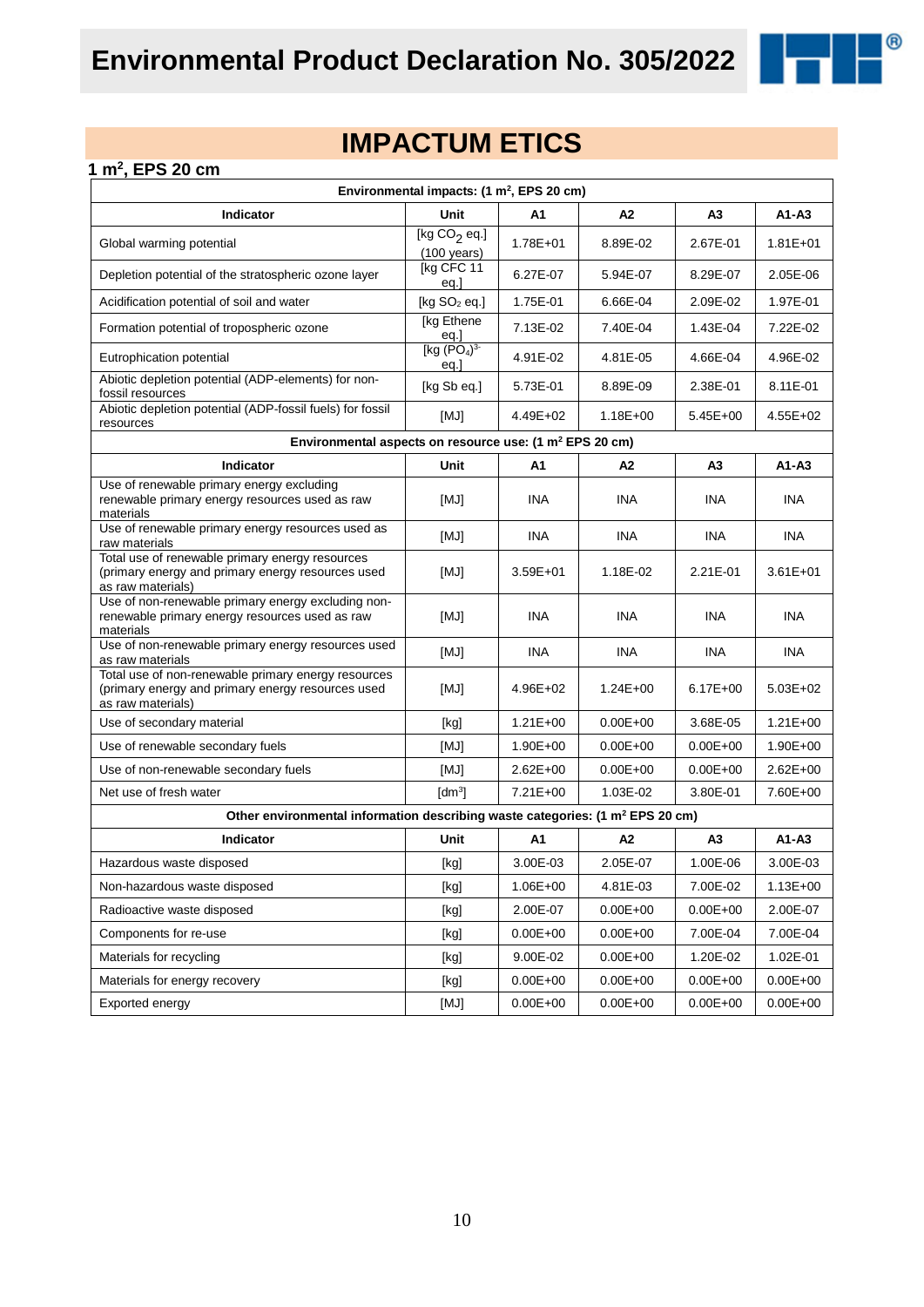

 $^{\circledR}$ 

#### **1 m<sup>2</sup> , EPS 25 cm**

| Environmental impacts: (1 m <sup>2</sup> , EPS 25 cm)                                                                         |                                                                                                                                                                                                                                                                                                                                                                                                                                                                                                                                                                                                                                                                    |              |                |                |              |  |  |
|-------------------------------------------------------------------------------------------------------------------------------|--------------------------------------------------------------------------------------------------------------------------------------------------------------------------------------------------------------------------------------------------------------------------------------------------------------------------------------------------------------------------------------------------------------------------------------------------------------------------------------------------------------------------------------------------------------------------------------------------------------------------------------------------------------------|--------------|----------------|----------------|--------------|--|--|
| Indicator                                                                                                                     | <b>Unit</b>                                                                                                                                                                                                                                                                                                                                                                                                                                                                                                                                                                                                                                                        | A1           | A2             | A <sub>3</sub> | $A1 - A3$    |  |  |
| Global warming potential                                                                                                      | [kg $CO2$ eq.]<br>$(100 \text{ years})$                                                                                                                                                                                                                                                                                                                                                                                                                                                                                                                                                                                                                            | $2.25E + 01$ | 8.89E-02       | 2.67E-01       | 2.28E+01     |  |  |
| Depletion potential of the stratospheric ozone layer                                                                          | [kg CFC 11<br>eq.]                                                                                                                                                                                                                                                                                                                                                                                                                                                                                                                                                                                                                                                 | 7.66E-07     | 5.94E-07       | 8.29E-07       | 2.19E-06     |  |  |
| Acidification potential of soil and water                                                                                     | [kg $SO2$ eq.]                                                                                                                                                                                                                                                                                                                                                                                                                                                                                                                                                                                                                                                     | 2.31E-01     | 6.66E-04       | 2.09E-02       | 2.52E-01     |  |  |
| Formation potential of tropospheric ozone                                                                                     | [kg Ethene<br>eq.]                                                                                                                                                                                                                                                                                                                                                                                                                                                                                                                                                                                                                                                 | $9.45E - 02$ | 7.40E-04       | 1.43E-04       | $9.54E - 02$ |  |  |
| Eutrophication potential                                                                                                      | [kg $(PO4)3$<br>eq.                                                                                                                                                                                                                                                                                                                                                                                                                                                                                                                                                                                                                                                | 6.52E-02     | 4.81E-05       | 4.66E-04       | 6.58E-02     |  |  |
| Abiotic depletion potential (ADP-elements) for non-<br>fossil resources                                                       | [kg Sb eq.]                                                                                                                                                                                                                                                                                                                                                                                                                                                                                                                                                                                                                                                        | 7.56E-01     | 8.89E-09       | 2.38E-01       | 9.94E-01     |  |  |
| Abiotic depletion potential (ADP-fossil fuels) for fossil<br>resources                                                        | [MJ]                                                                                                                                                                                                                                                                                                                                                                                                                                                                                                                                                                                                                                                               | 5.97E+02     | $1.18E + 00$   | $5.45E + 00$   | $6.03E + 02$ |  |  |
| Environmental aspects on resource use: (1 m <sup>2</sup> EPS 25 cm)                                                           |                                                                                                                                                                                                                                                                                                                                                                                                                                                                                                                                                                                                                                                                    |              |                |                |              |  |  |
| Indicator                                                                                                                     | Unit                                                                                                                                                                                                                                                                                                                                                                                                                                                                                                                                                                                                                                                               | A1           | A2             | A3             | $A1 - A3$    |  |  |
| Use of renewable primary energy excluding<br>renewable primary energy resources used as raw<br>materials                      | [MJ]                                                                                                                                                                                                                                                                                                                                                                                                                                                                                                                                                                                                                                                               | <b>INA</b>   | INA            | <b>INA</b>     | <b>INA</b>   |  |  |
| Use of renewable primary energy resources used as<br>raw materials                                                            | [MJ]                                                                                                                                                                                                                                                                                                                                                                                                                                                                                                                                                                                                                                                               | <b>INA</b>   | <b>INA</b>     | <b>INA</b>     | INA.         |  |  |
| Total use of renewable primary energy resources<br>(primary energy and primary energy resources used<br>as raw materials)     | [MJ]                                                                                                                                                                                                                                                                                                                                                                                                                                                                                                                                                                                                                                                               | $4.77E + 01$ | 1.18E-02       | 2.21E-01       | $4.80E + 01$ |  |  |
| Use of non-renewable primary energy excluding non-<br>renewable primary energy resources used as raw<br>materials             | [MJ]                                                                                                                                                                                                                                                                                                                                                                                                                                                                                                                                                                                                                                                               | <b>INA</b>   | <b>INA</b>     | <b>INA</b>     | <b>INA</b>   |  |  |
| Use of non-renewable primary energy resources used<br>as raw materials                                                        | [MJ]                                                                                                                                                                                                                                                                                                                                                                                                                                                                                                                                                                                                                                                               | <b>INA</b>   | <b>INA</b>     | <b>INA</b>     | <b>INA</b>   |  |  |
| Total use of non-renewable primary energy resources<br>(primary energy and primary energy resources used<br>as raw materials) | [MJ]                                                                                                                                                                                                                                                                                                                                                                                                                                                                                                                                                                                                                                                               | $6.59E + 02$ | $1.24E + 00$   | $6.17E + 00$   | $6.66E + 02$ |  |  |
| Use of secondary material                                                                                                     | [kg]                                                                                                                                                                                                                                                                                                                                                                                                                                                                                                                                                                                                                                                               | $1.31E + 00$ | $0.00E + 00$   | 3.68E-05       | $1.31E + 00$ |  |  |
| Use of renewable secondary fuels                                                                                              | [MJ]                                                                                                                                                                                                                                                                                                                                                                                                                                                                                                                                                                                                                                                               | 1.90E+00     | $0.00E + 00$   | $0.00E + 00$   | $1.90E + 00$ |  |  |
| Use of non-renewable secondary fuels                                                                                          | [MJ]                                                                                                                                                                                                                                                                                                                                                                                                                                                                                                                                                                                                                                                               | $2.62E + 00$ | $0.00E + 00$   | $0.00E + 00$   | $2.62E + 00$ |  |  |
| Net use of fresh water                                                                                                        | $\text{[dm}^3$                                                                                                                                                                                                                                                                                                                                                                                                                                                                                                                                                                                                                                                     | $8.63E + 00$ | 1.03E-02       | 3.80E-01       | $9.02E + 00$ |  |  |
| Other environmental information describing waste categories: (1 m <sup>2</sup> EPS 25 cm)                                     |                                                                                                                                                                                                                                                                                                                                                                                                                                                                                                                                                                                                                                                                    |              |                |                |              |  |  |
| Indicator                                                                                                                     | Unit                                                                                                                                                                                                                                                                                                                                                                                                                                                                                                                                                                                                                                                               | A1           | A <sub>2</sub> | A <sub>3</sub> | $A1 - A3$    |  |  |
| Hazardous waste disposed                                                                                                      | [kg]                                                                                                                                                                                                                                                                                                                                                                                                                                                                                                                                                                                                                                                               | 3.00E-03     | 2.05E-07       | 1.00E-06       | 3.00E-03     |  |  |
| Non-hazardous waste disposed                                                                                                  | [kg]                                                                                                                                                                                                                                                                                                                                                                                                                                                                                                                                                                                                                                                               | $1.06E + 00$ | 4.81E-03       | 7.00E-02       | $1.13E + 00$ |  |  |
| Radioactive waste disposed                                                                                                    | [kg]                                                                                                                                                                                                                                                                                                                                                                                                                                                                                                                                                                                                                                                               | 2.00E-07     | $0.00E + 00$   | $0.00E + 00$   | 2.00E-07     |  |  |
| Components for re-use                                                                                                         | $[kg] % \begin{center} % \includegraphics[width=\linewidth]{imagesSupplemental_3.png} % \end{center} % \caption { % \textit{DefNet} of the \textit{DefNet} dataset. % Note that the \textit{DefNet} and \textit{DefNet} dataset. % Note that the \textit{DefNet} and \textit{DefNet} dataset. % Note that the \textit{DefNet} and \textit{DefNet} dataset. % Note that the \textit{DefNet} and \textit{DefNet} dataset. % Note that the \textit{DefNet} and \textit{DefNet} dataset. % Note that the \textit{DefNet} and \textit{DefNet} dataset. % Note that the \textit{DefNet} and \textit{DefNet} dataset. % Note that the \textit{DefNet} and \textit{DefNet$ | $0.00E + 00$ | $0.00E + 00$   | 7.00E-04       | 7.00E-04     |  |  |
| Materials for recycling                                                                                                       | [kg]                                                                                                                                                                                                                                                                                                                                                                                                                                                                                                                                                                                                                                                               | 9.00E-02     | $0.00E + 00$   | 1.20E-02       | 1.02E-01     |  |  |
| Materials for energy recovery                                                                                                 | [kg]                                                                                                                                                                                                                                                                                                                                                                                                                                                                                                                                                                                                                                                               | $0.00E + 00$ | $0.00E + 00$   | $0.00E + 00$   | $0.00E + 00$ |  |  |
| Exported energy                                                                                                               | [MJ]                                                                                                                                                                                                                                                                                                                                                                                                                                                                                                                                                                                                                                                               | $0.00E + 00$ | $0.00E + 00$   | $0.00E + 00$   | $0.00E + 00$ |  |  |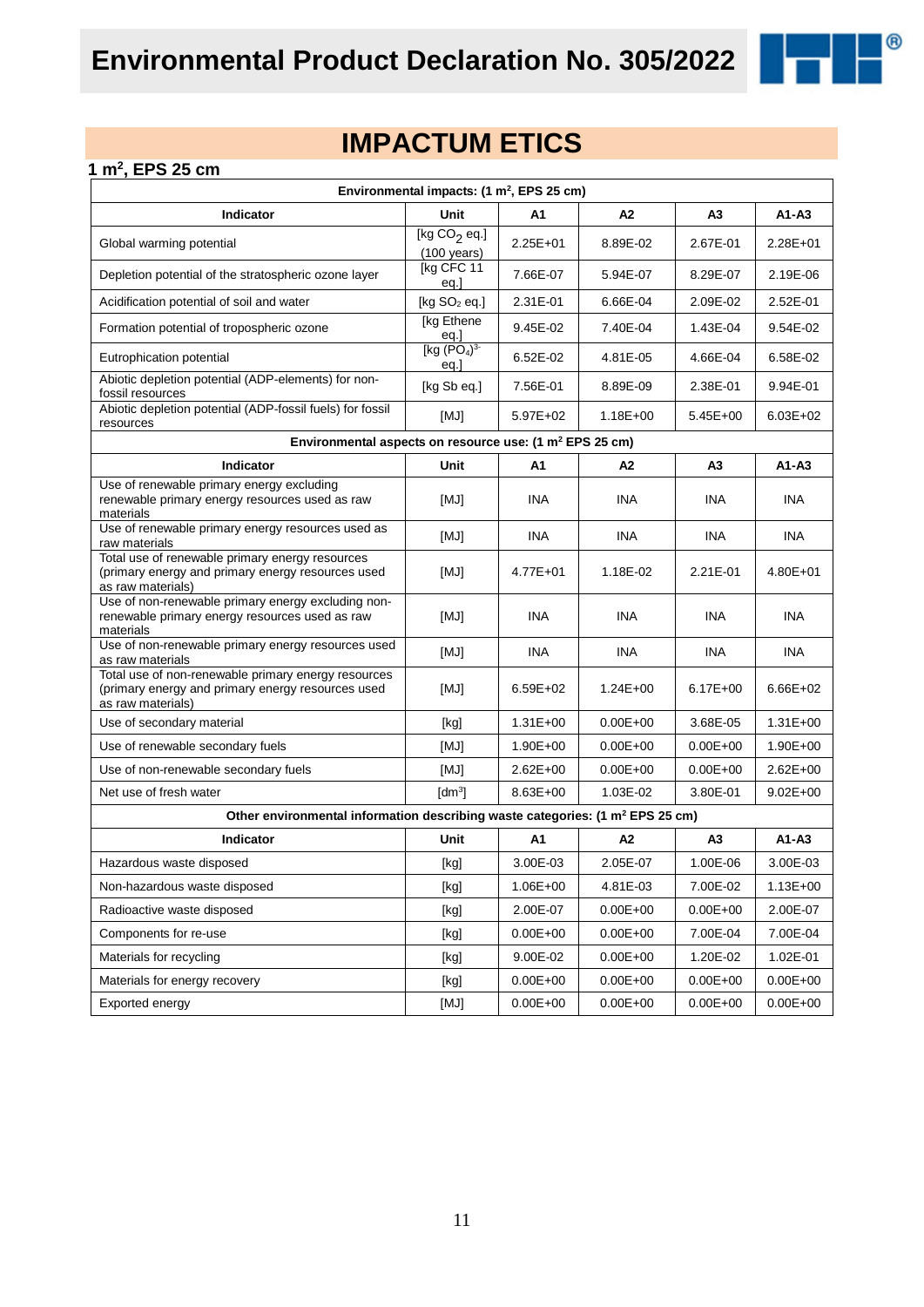

# **IMPACTUM ETICS**

#### **1 m<sup>2</sup> , EPS 30 cm**

|                                                                                                                               | Environmental impacts: (1 m <sup>2</sup> , EPS 30 cm)                                                                                                                                                                                                                                                                                                                                                                                                                                                                                                                                                                                                              |              |              |                |              |
|-------------------------------------------------------------------------------------------------------------------------------|--------------------------------------------------------------------------------------------------------------------------------------------------------------------------------------------------------------------------------------------------------------------------------------------------------------------------------------------------------------------------------------------------------------------------------------------------------------------------------------------------------------------------------------------------------------------------------------------------------------------------------------------------------------------|--------------|--------------|----------------|--------------|
| Indicator                                                                                                                     | <b>Unit</b>                                                                                                                                                                                                                                                                                                                                                                                                                                                                                                                                                                                                                                                        | A1           | A2           | A <sub>3</sub> | $A1 - A3$    |
| Global warming potential                                                                                                      | [kg $CO2$ eq.]<br>$(100 \text{ years})$                                                                                                                                                                                                                                                                                                                                                                                                                                                                                                                                                                                                                            | $2.71E + 01$ | 8.89E-02     | 2.67E-01       | 2.75E+01     |
| Depletion potential of the stratospheric ozone layer                                                                          | [kg CFC 11<br>eq.]                                                                                                                                                                                                                                                                                                                                                                                                                                                                                                                                                                                                                                                 | 9.05E-07     | 5.94E-07     | 8.29E-07       | 2.33E-06     |
| Acidification potential of soil and water                                                                                     | [kg $SO2$ eq.]                                                                                                                                                                                                                                                                                                                                                                                                                                                                                                                                                                                                                                                     | 2.86E-01     | 6.66E-04     | 2.09E-02       | 3.08E-01     |
| Formation potential of tropospheric ozone                                                                                     | [kg Ethene<br>eq.]                                                                                                                                                                                                                                                                                                                                                                                                                                                                                                                                                                                                                                                 | 1.18E-01     | 7.40E-04     | 1.43E-04       | 1.19E-01     |
| Eutrophication potential                                                                                                      | [kg (PO <sub>4</sub> ) <sup>3</sup> ]<br>eq.                                                                                                                                                                                                                                                                                                                                                                                                                                                                                                                                                                                                                       | 8.14E-02     | 4.81E-05     | 4.66E-04       | 8.19E-02     |
| Abiotic depletion potential (ADP-elements) for non-<br>fossil resources                                                       | [kg Sb eq.]                                                                                                                                                                                                                                                                                                                                                                                                                                                                                                                                                                                                                                                        | 9.39E-01     | 8.89E-09     | 2.38E-01       | $1.18E + 00$ |
| Abiotic depletion potential (ADP-fossil fuels) for fossil<br>resources                                                        | [MJ]                                                                                                                                                                                                                                                                                                                                                                                                                                                                                                                                                                                                                                                               | 7.45E+02     | 1.18E+00     | $5.45E + 00$   | $7.51E + 02$ |
| Environmental aspects on resource use: (1 m <sup>2</sup> EPS 30 cm)                                                           |                                                                                                                                                                                                                                                                                                                                                                                                                                                                                                                                                                                                                                                                    |              |              |                |              |
| Indicator                                                                                                                     | Unit                                                                                                                                                                                                                                                                                                                                                                                                                                                                                                                                                                                                                                                               | A1           | A2           | A3             | $A1 - A3$    |
| Use of renewable primary energy excluding<br>renewable primary energy resources used as raw<br>materials                      | [MJ]                                                                                                                                                                                                                                                                                                                                                                                                                                                                                                                                                                                                                                                               | <b>INA</b>   | INA          | INA            | <b>INA</b>   |
| Use of renewable primary energy resources used as<br>raw materials                                                            | [MJ]                                                                                                                                                                                                                                                                                                                                                                                                                                                                                                                                                                                                                                                               | <b>INA</b>   | <b>INA</b>   | <b>INA</b>     | <b>INA</b>   |
| Total use of renewable primary energy resources<br>(primary energy and primary energy resources used<br>as raw materials)     | [MJ]                                                                                                                                                                                                                                                                                                                                                                                                                                                                                                                                                                                                                                                               | $5.96E + 01$ | 1.19E-02     | 2.21E-01       | $5.99E + 01$ |
| Use of non-renewable primary energy excluding non-<br>renewable primary energy resources used as raw<br>materials             | [MJ]                                                                                                                                                                                                                                                                                                                                                                                                                                                                                                                                                                                                                                                               | INA          | INA          | INA            | <b>INA</b>   |
| Use of non-renewable primary energy resources used<br>as raw materials                                                        | [MJ]                                                                                                                                                                                                                                                                                                                                                                                                                                                                                                                                                                                                                                                               | <b>INA</b>   | <b>INA</b>   | <b>INA</b>     | <b>INA</b>   |
| Total use of non-renewable primary energy resources<br>(primary energy and primary energy resources used<br>as raw materials) | [MJ]                                                                                                                                                                                                                                                                                                                                                                                                                                                                                                                                                                                                                                                               | $8.21E + 02$ | $1.24E + 00$ | $6.17E + 00$   | 8.29E+02     |
| Use of secondary material                                                                                                     | [kg]                                                                                                                                                                                                                                                                                                                                                                                                                                                                                                                                                                                                                                                               | $1.41E + 00$ | $0.00E + 00$ | 3.68E-05       | $1.41E + 00$ |
| Use of renewable secondary fuels                                                                                              | [MJ]                                                                                                                                                                                                                                                                                                                                                                                                                                                                                                                                                                                                                                                               | $1.90E + 00$ | $0.00E + 00$ | $0.00E + 00$   | $1.90E + 00$ |
| Use of non-renewable secondary fuels                                                                                          | [MJ]                                                                                                                                                                                                                                                                                                                                                                                                                                                                                                                                                                                                                                                               | $2.62E + 00$ | $0.00E + 00$ | $0.00E + 00$   | $2.62E + 00$ |
| Net use of fresh water                                                                                                        | [dm <sup>3</sup> ]                                                                                                                                                                                                                                                                                                                                                                                                                                                                                                                                                                                                                                                 | $1.01E + 01$ | 1.03E-02     | 3.80E-01       | $1.04E + 01$ |
| Other environmental information describing waste categories: (1 m <sup>2</sup> EPS 30 cm)                                     |                                                                                                                                                                                                                                                                                                                                                                                                                                                                                                                                                                                                                                                                    |              |              |                |              |
| Indicator                                                                                                                     | Unit                                                                                                                                                                                                                                                                                                                                                                                                                                                                                                                                                                                                                                                               | A1           | A2           | A <sub>3</sub> | $A1 - A3$    |
| Hazardous waste disposed                                                                                                      | [kg]                                                                                                                                                                                                                                                                                                                                                                                                                                                                                                                                                                                                                                                               | 3.00E-03     | 2.05E-07     | 1.00E-06       | 3.00E-03     |
| Non-hazardous waste disposed                                                                                                  | [kg]                                                                                                                                                                                                                                                                                                                                                                                                                                                                                                                                                                                                                                                               | 1.06E+00     | 4.81E-03     | 7.00E-02       | $1.13E + 00$ |
| Radioactive waste disposed                                                                                                    | [kg]                                                                                                                                                                                                                                                                                                                                                                                                                                                                                                                                                                                                                                                               | 2.00E-07     | $0.00E + 00$ | $0.00E + 00$   | 2.00E-07     |
| Components for re-use                                                                                                         | $[kg] % \begin{center} % \includegraphics[width=\linewidth]{imagesSupplemental_3.png} % \end{center} % \caption { % \textit{DefNet} of the \textit{DefNet} dataset. % Note that the \textit{DefNet} and \textit{DefNet} dataset. % Note that the \textit{DefNet} and \textit{DefNet} dataset. % Note that the \textit{DefNet} and \textit{DefNet} dataset. % Note that the \textit{DefNet} and \textit{DefNet} dataset. % Note that the \textit{DefNet} and \textit{DefNet} dataset. % Note that the \textit{DefNet} and \textit{DefNet} dataset. % Note that the \textit{DefNet} and \textit{DefNet} dataset. % Note that the \textit{DefNet} and \textit{DefNet$ | $0.00E + 00$ | $0.00E + 00$ | 7.00E-04       | 7.00E-04     |
| Materials for recycling                                                                                                       | $[kg]$                                                                                                                                                                                                                                                                                                                                                                                                                                                                                                                                                                                                                                                             | 9.00E-02     | $0.00E + 00$ | 1.20E-02       | 1.02E-01     |
| Materials for energy recovery                                                                                                 | [kg]                                                                                                                                                                                                                                                                                                                                                                                                                                                                                                                                                                                                                                                               | $0.00E + 00$ | $0.00E + 00$ | $0.00E + 00$   | $0.00E + 00$ |
| Exported energy                                                                                                               | [MJ]                                                                                                                                                                                                                                                                                                                                                                                                                                                                                                                                                                                                                                                               | $0.00E + 00$ | $0.00E + 00$ | $0.00E + 00$   | $0.00E + 00$ |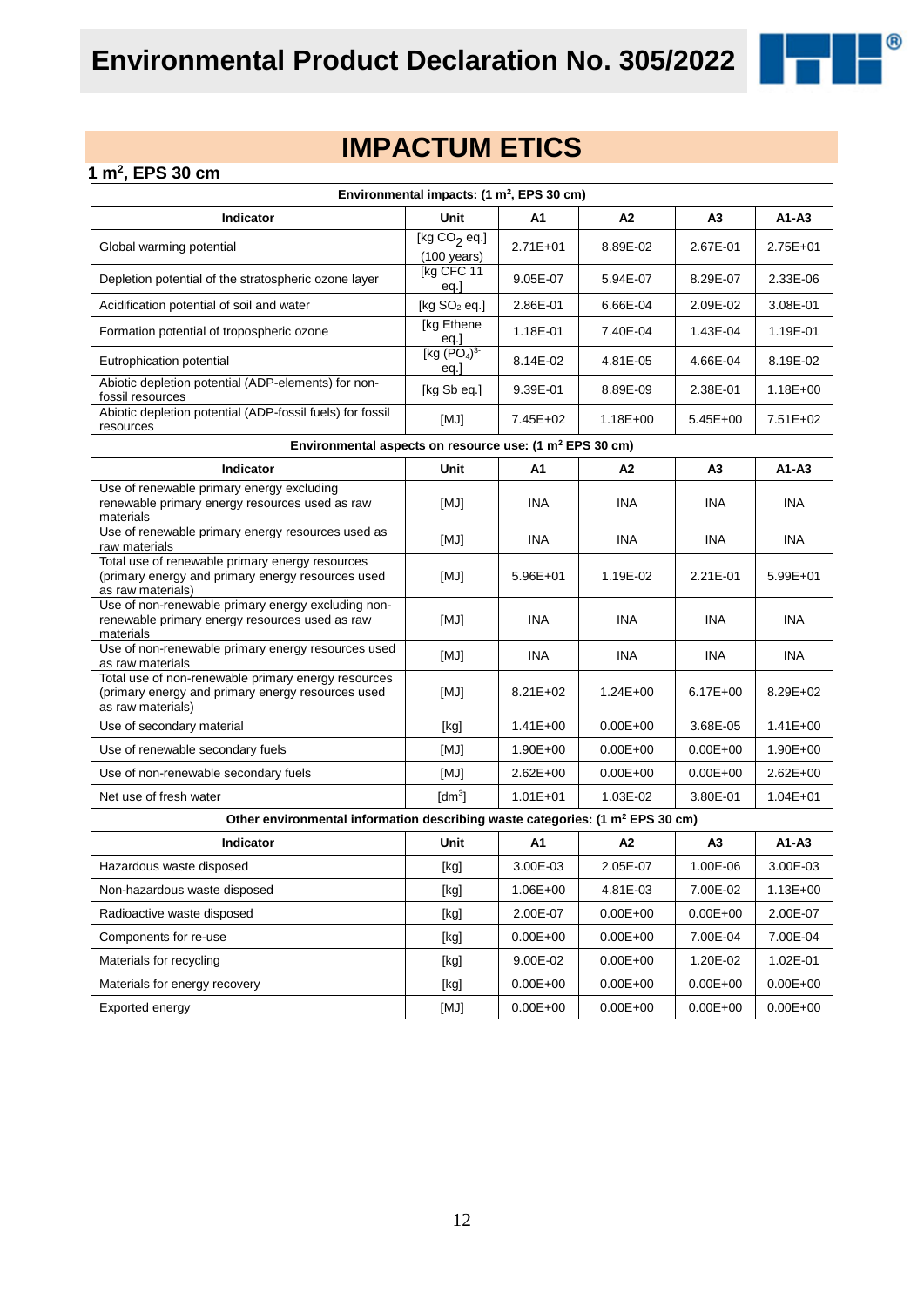## **Environmental Product Declaration No. 305/2022**



#### **Verification**

The process of verification of this EPD is in accordance with EN ISO 14025 and ISO 21930. After verification, this EPD is valid for a 5-year-period. EPD does not have to be recalculated after 5 years, if the underlying data have not changed significantly.

| The basis for LCA analysis was EN 15804 and ITB PCR A                                         |          |  |  |  |  |  |
|-----------------------------------------------------------------------------------------------|----------|--|--|--|--|--|
| Independent verification corresponding to ISO 14025 & 8.3.1.                                  |          |  |  |  |  |  |
| external                                                                                      | internal |  |  |  |  |  |
| External verification of EPD: PhD. Eng. Halina Preizner                                       |          |  |  |  |  |  |
| LCA, LCI audit and input data verification: PhD D.Sc. Eng. Michal Piasecki, m.piasecki@itb.pl |          |  |  |  |  |  |
| Verification of LCA: PhD Eng. Justyna Tomaszewska, <i>j.tomaszewska@itb.pl</i>                |          |  |  |  |  |  |
|                                                                                               |          |  |  |  |  |  |

#### **Normative references**

- ITB PCR A General Product Category Rules for Construction Products
- ISO 14025 Environmental labels and declarations Type III environmental declarations Principles and procedure
- ISO 21930 Sustainability in buildings and civil engineering works Core rules for environmental product declarations of construction products and services
- ISO 14044 Environmental management Life cycle assessment Requirements and guidelines
- ISO 15686-1 Buildings and constructed assets Service life planning Part 1: General principles and framework
- ISO 15686-8 Buildings and constructed assets Service-life planning Part 8: Reference service life and service-life estimation
- EN 15804 Sustainability of construction works Environmental product declarations Core rules for the product category of construction products
- EN 15942 Sustainability of construction works Environmental product declarations Communication format business-to-business
- KOBiZE 2021, Wskaźniki emisyjności CO<sub>2</sub>, SO<sub>2</sub>, NO<sub>x</sub>, CO i pyłu całkowitego dla energii elektrycznej

 $\frac{1}{d} \int_{d} U^{\vee}$  dr half. inz. Michał Piasecki

 $\mathcal{Q}_l$  w n i k KIER Zakładu Fizyki Cien dr inż. Agnieszka/Winkler-Skalna



**Building Research Institute** 

00-611 Warszawa, ul. Filtrowa 1